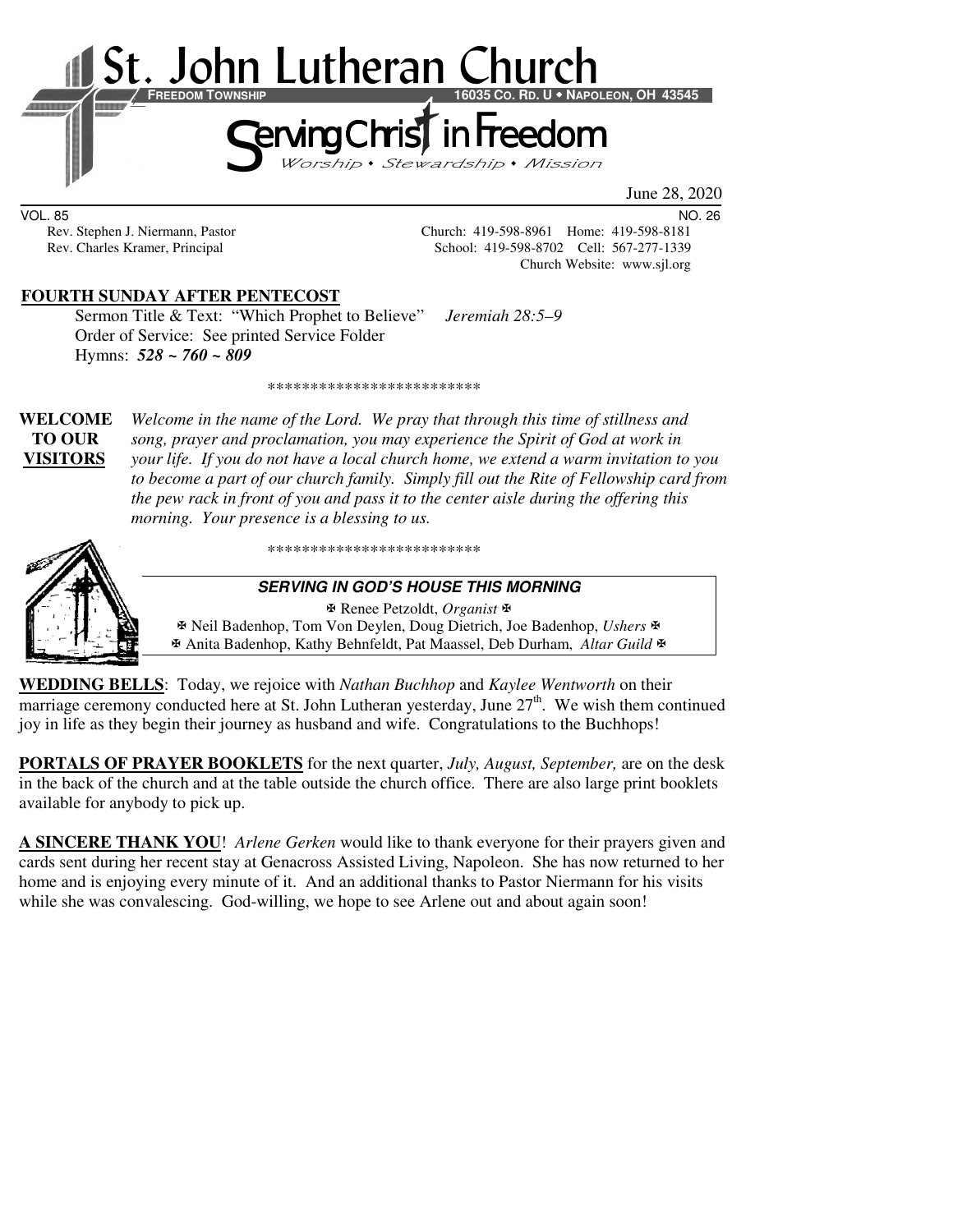| In God's House This Week |         | Online church calendar: www.DynaCal.com/sjl             |  |  |
|--------------------------|---------|---------------------------------------------------------|--|--|
| <b>Date</b>              | Time    | <b>Activities</b>                                       |  |  |
| Today                    | 8:30AM  |                                                         |  |  |
|                          | &       | <b>Worship Service</b>                                  |  |  |
|                          | 10:00AM |                                                         |  |  |
| Thurs.                   | 7:00 PM | <b>Thursday Evening Worship with Communion</b>          |  |  |
| Sun.                     | 8:30AM  |                                                         |  |  |
|                          | &       | <b>Communion Service (both)</b>                         |  |  |
|                          | 10:00AM |                                                         |  |  |
| Mon.-                    | 7:30 AM | Morning Meditations, WONW 1280 AM                       |  |  |
| Sat.                     |         | Speaker: Rev. Eric Moquin, St. John Lutheran - Sherwood |  |  |

# **FOR THOSE LISTENING FROM THE PARKING LOT**

**Pick up your bulletin and service by driving through the carport before worship You can give your offering to the deacon at the same time Tune your FM radio to 87.7** 

**MATTERS FOR PRAYER** – Please keep these people in your prayers:

- Shut-Ins: *Norma Damman, Renetta Homan,* and *Lester Rabe*
- *Melba Elling,* and *Lorna Von Deylen*, at Genacross Lutheran Home
- *Evelyn Rohrs,* at Assisted Living Genacross Lutheran Home
- *Harold Behrmann,* returned to Fulton Manor, Wauseon, for recuperation
- *Donald Landry,* residing at the Ohio Veteran's Home, Sandusky
- Armed Services: *Justin Atkinson, Jason Rohrs*, *Emily Schroeder, Connor Gerken, Seth Handy, Nathan Nemoyer, Jared Dishop*
- *Donald Badenhop,* who fell and broke his hip. Had successful surgery at Mercy Hospital Defiance, and has returned to Vancrest Nursing Care Facility, Holgate, for rehabilitation

### **PEW COLOR DESIGNATIONS FOR SOCIAL DISTANCING**

- Thursday evenings **RED** pews
- Sunday early service **RED** pews
- Sunday late service **BLUE** pews



| <b>FINANCIAL FACTS: Home Fund</b> |            | Synod & Missions                                                      | <b>Building Fund</b> |
|-----------------------------------|------------|-----------------------------------------------------------------------|----------------------|
| Weekly Need                       | \$9,792.78 | \$500.00                                                              | \$961.54             |
| Rec'd 06/21/20                    | \$6,910.00 | \$235.00                                                              | \$450.00             |
|                                   |            | <b>ATTENDANCE:</b> Thursday - 43: Sunday Early - 54; Sunday Late – 72 |                      |

**BULLETIN SUBMISSION NOTE**: With Thursday night services started, bulletin announcements must be turned in to the office by Wednesday of each week in order to be included in the Thursday and Sunday bulletin. Please make note of this. Thank you!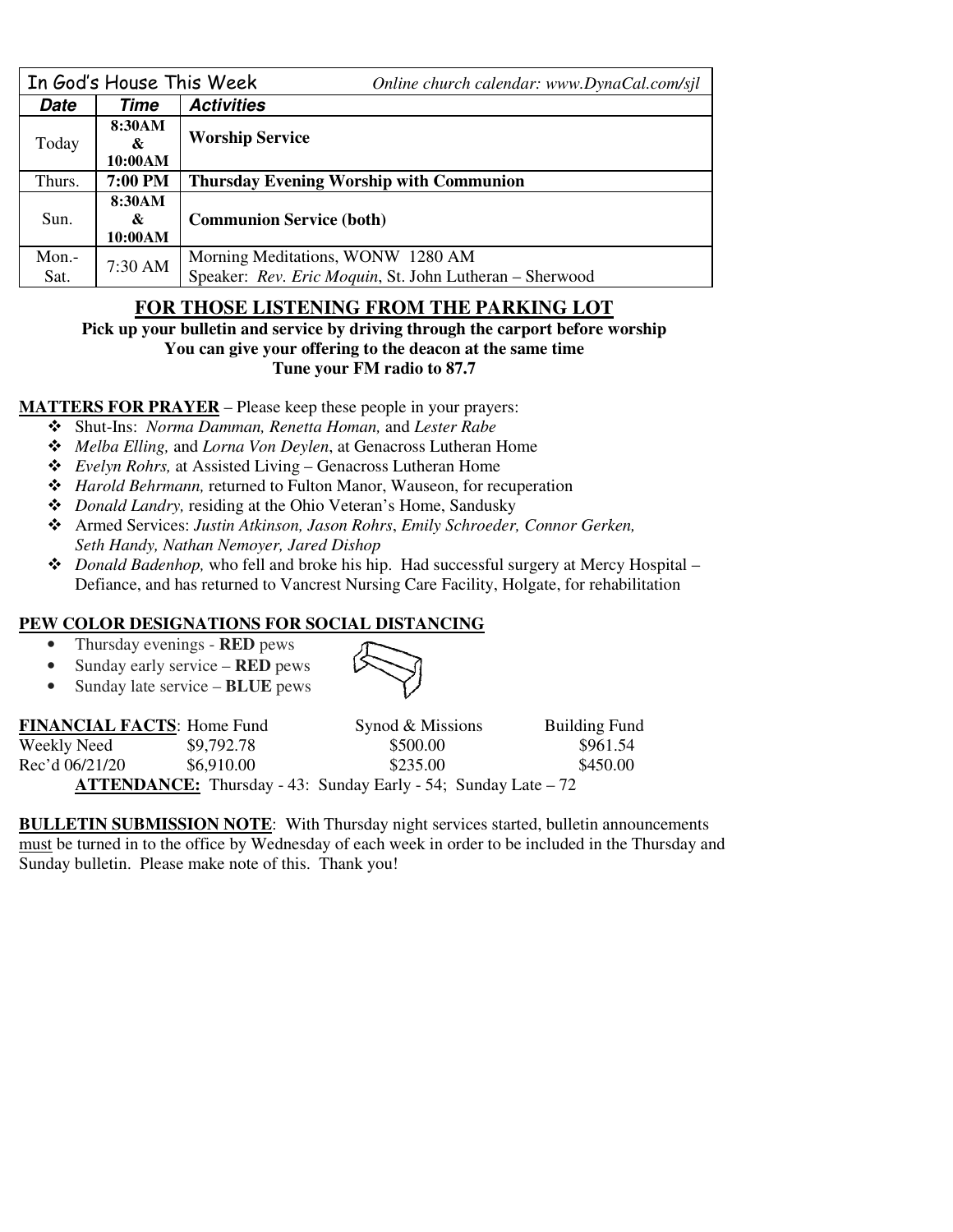**THANK YOU TO OUR CHURCH LAWN MOWING CREW!** We are grateful that **Ron Germann** and **Joe Badenhop** have volunteered to help mow the south lawn of the church (*the ball fields*). As they are currently on the Cemetery Committee also, they are asking for possibly one or two volunteers to help with mowing the cemetery grounds periodically. Please call the church office at 419-598-8961 if you feel the urge to help out with the summer mowing. Thank you!



**CEMETERY CEMENT FOOTERS** – At its last meeting on June 9, the Church Council voted to proceed with pouring the final section of the cement footers at a cost of \$15,750. This pouring will complete both back rows of the southern section of our cemetery. It was essential that this matter be addressed immediately because at this time there are footers for only two more graves. We would like to thank *Ben Kruse* (Cemetery Sexton) for his many years of taking care of the finer details of operating our cemetery. It was also decided that funds for this project would be taken from the *Building Fund* (instead of borrowing). Please keep this in mind as you direct your gifts and offerings.

 The Council also discussed the plot price, which at this time does not even cover the cost of the concrete footers. This matter will be revisited at the next Church Council meeting.

**A NOTE ABOUT OFFERINGS** – There is much for which to be thankful, even during this pandemic. In particular, we give thanks to God for everyone who has faithfully supported the ministry through this time with their continuing offerings. We are truly blessed! If you will not be returning to public services for a while yet, you can give your offering in one of these ways:

- For those listening to the FM parking lot broadcast, you may give your offering to the usher or deacon when they hand you your bulletin.
- Use the '**Give Now'** online giving page a link (the blue button) is on our website.
- Mail your offerings to the church.
- Drop off your offerings on Tuesdays, 9 a.m. to noon, outside the church office.

**OLD SCHOOL RENOVATION –** Much progress has been made at the old school building, even during these days of pandemic. Most recently a wonderful crew of men spent the day digging around the foundation so that a footer tile could be laid to improve drainage. Next up will be forming and pouring of concrete sidewalks around the building, and excavation for a stone parking area around the building. **Many thanks to everyone who has volunteered their time and service. They are saving the congregation a large amount of financial resources, and helping to bring this project to completion! Donations can still be made using the information on the brochures in the narthex.** 

# **UPCOMING SCHOOL DATE TO REMEMBER:**

► **Annual School Cleaning** has been set for **Mon., July 27** at 6:00PM. No cleaning on Tues., July 28 as carpets will be shampooed. On **Wed., July 29** starting at 6:00 PM put furnishings and desks back into classrooms, and clean other areas of the building. **Thurs., July 30** at 6:00 PM (if needed) finish cleaning remainder of building and putting furnishings and desks back into all classrooms. Please contact a School Board member if evenings do not work for you. Please read the Parent Participation Policy on FastDirect with all the details about family requirements for School Cleaning.